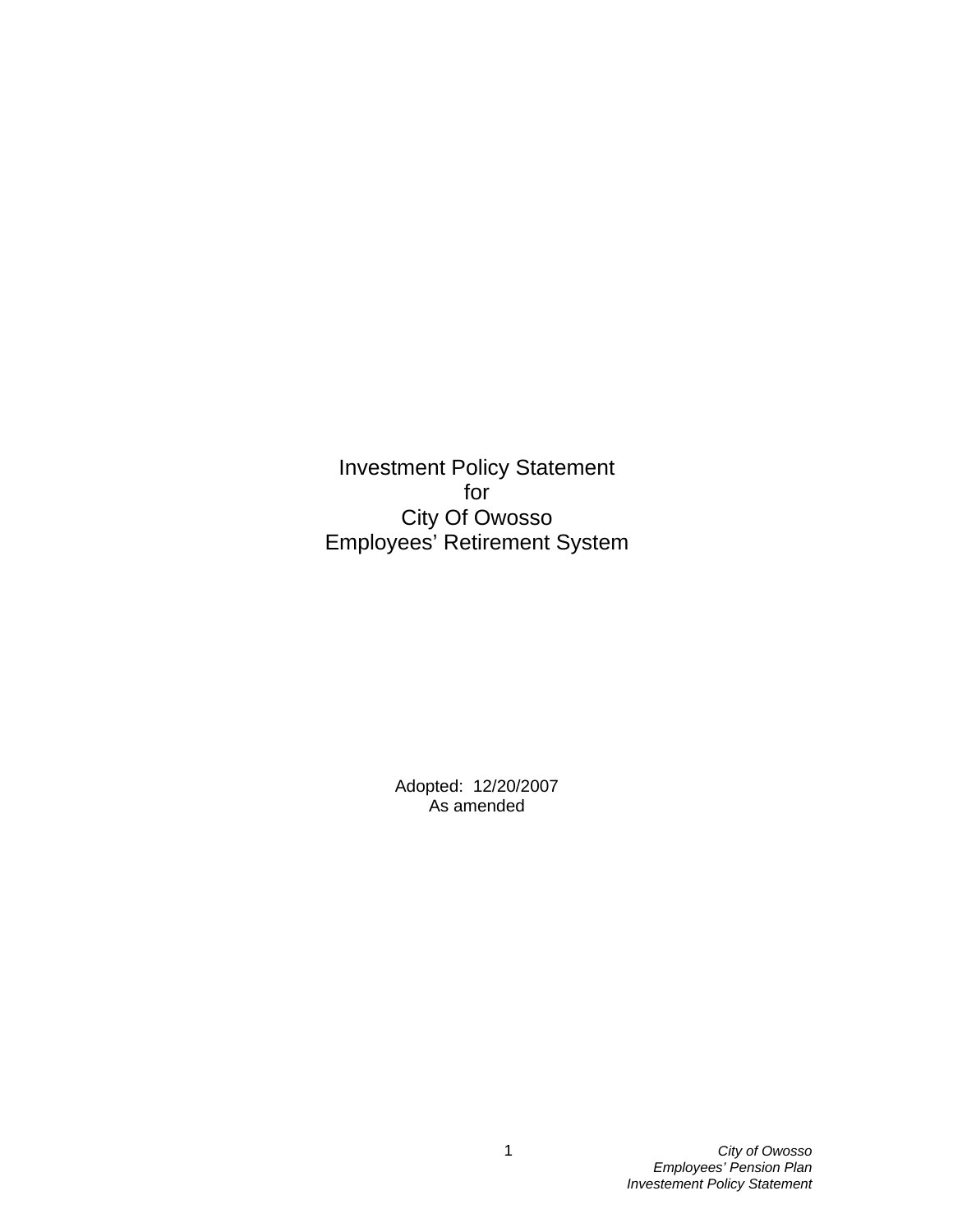# **Table of Contents**

| L.    |  |
|-------|--|
| II.   |  |
| III.  |  |
| IV.   |  |
| V.    |  |
| VI.   |  |
| VII.  |  |
| VIII. |  |
| IX.   |  |
| Χ.    |  |
| XI.   |  |
| XII.  |  |
|       |  |
|       |  |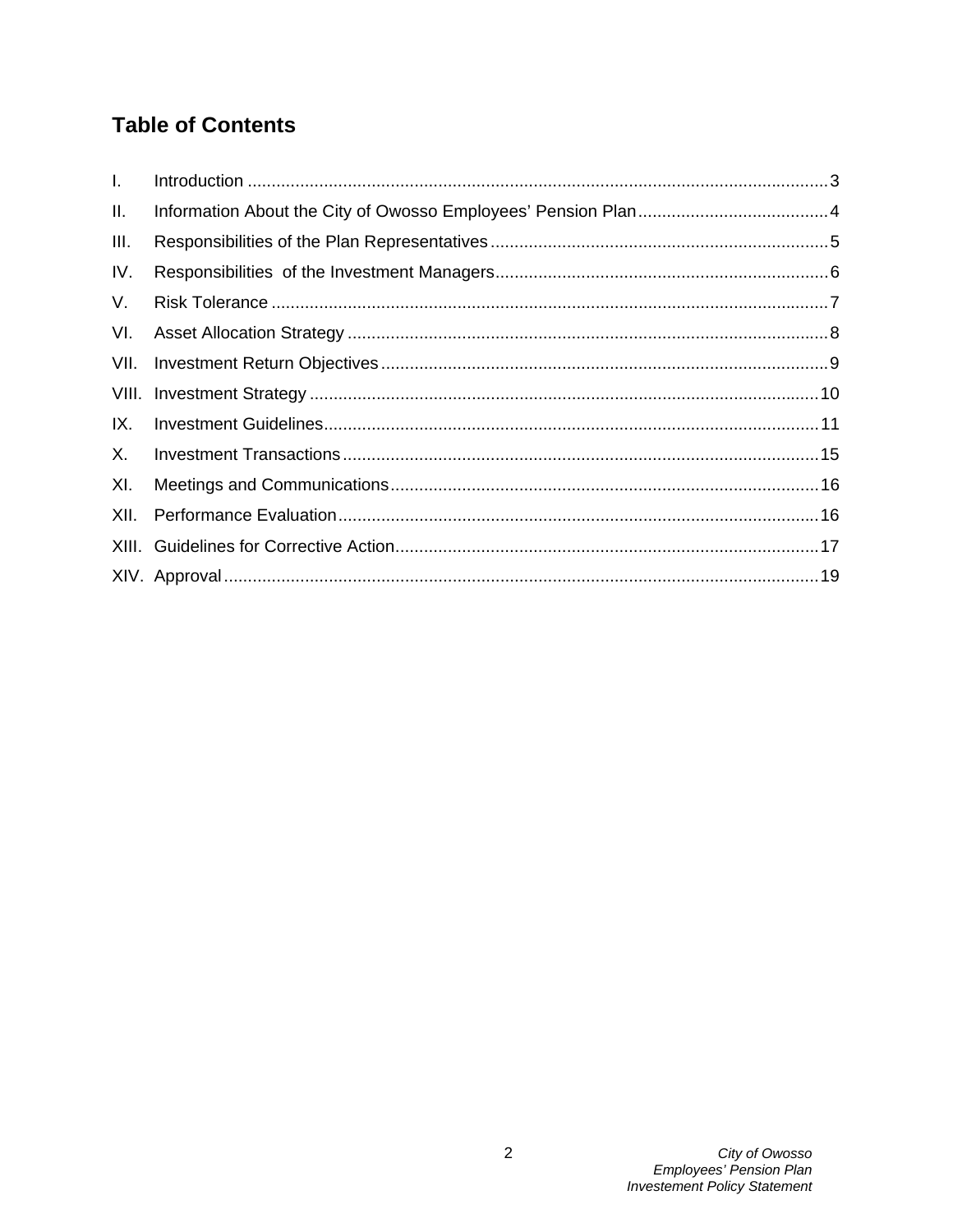## **I. Introduction**

## **Purpose of this Policy Statement**

This policy statement outlines the goals and investment objectives for the City of Owosso Pension Plan (the "Plan"). Since this document is intended to provide investment guidelines for managing the Plan's investments, this document outlines certain specific investment policies that will govern how the Plan's investment goals are expected to be achieved. This statement:

- Describes an appropriate risk posture for the investment of the Plan's assets;
- Specifies the target asset allocation policy;
- Establishes investment guidelines regarding the selection of investment managers, permissible securities and diversification of assets;
- Specifies the criteria for evaluating the performance of the investment managers and of the Plan as a whole;
- Defines the responsibilities of the Board of Trustees and other parties responsible for the management of the Plan.

The Board of Trustees believes that the investment policies described in this statement should be dynamic. These policies "should reflect the Board of Trustees duties and investment philosophy regarding the investment of these assets. These policies will be reviewed and revised periodically to ensure they adequately reflect changes related to the City, the Plan as well as any fundamental changes in the capital markets.

#### **Investment Objective**

The funding obligations of the Plan are long term in nature; consequently the investments of the Plan's assets shall have a long term focus.

The Board of Trustees has adopted an investment objective of **Growth and Income** for the Plan. This investment objective:

- Is expected to achieve a positive rate of return for the Plan over the long- term that significantly contributes to meeting the Plan's current and future obligations, including actuarial interest and benefit payment obligations and to help ensure the solvency of the Plan over time while attempting to minimize the on-going funding cost to the City;
- Is expected to earn long-term returns from capital appreciation and a growing stream of current income;
- Recognizes that the assets are exposed to risk and the market value of the Plan may fluctuate from year-to-year. This volatile performance is acceptable, as long as the Plan is invested primarily for capital appreciation over the long-term;
- Is expected to earn long-term returns sufficient to maintain or grow the purchasing power of assets over the long-term;
- Implies a long-term time horizon available for investment in order to benefit from total returns that would normally accrue to a patient investment strategy;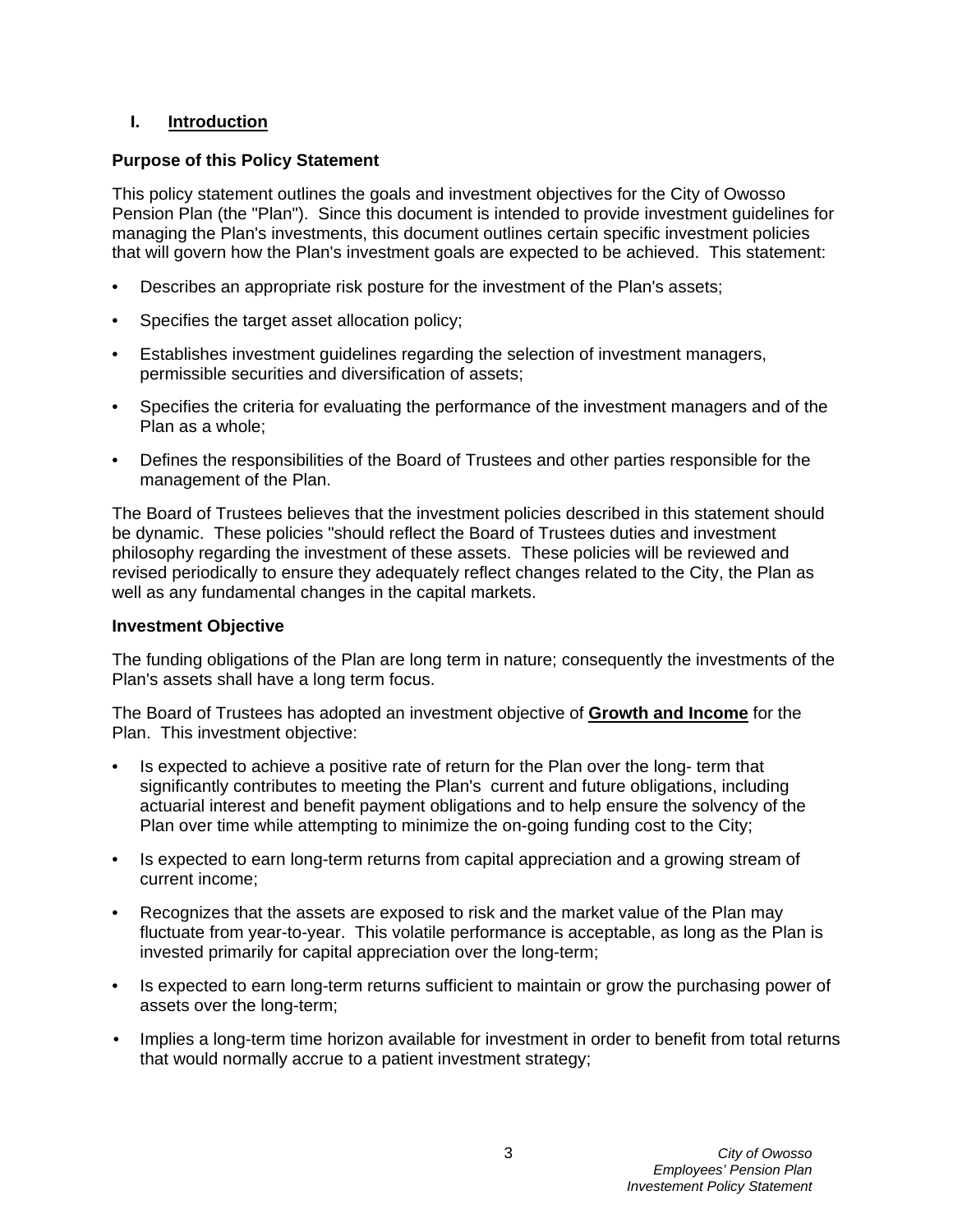• Diversifies the Plan's assets in order to reduce the risk of wide swings in market value from year-to-year, or of incurring large losses that may result from concentrated position.

*It is expected that these objectives can be obtained through a well-diversified portfolio structure in a manner consistent with this investment policy.* 

*This investment policy is intended to be a summary of an investment philosophy that provides guidance for the Trustees and other parties interested in the management of the Plan. The guidance and limitations set forth in this statement are intended to provide the Board of Trustees and the City with a clear understanding of the investment policies and objectives of the Plan. It is the intent of this investment policy statement to provide a meaningful framework for the investment objectives of the Plan and that these policies will not be overly restrictive given changing economic, business, and capital market conditions. It is intended that the objectives be sufficiently specific to be meaningful, but flexible enough to be practical. It is understood that there can be no guarantees about the attainment of the goals or investment objectives outlined here.* 

## **II. Information About the City of Owosso Employees' Pension Plan**

| The City of Owosso<br><b>Employees' Pension Plan</b> |
|------------------------------------------------------|
| 301 West Main Street                                 |
| Owosso, Michigan 48867                               |
|                                                      |
|                                                      |
| <b>City Treasurer</b>                                |
|                                                      |
|                                                      |
|                                                      |

#### **Purpose and Scope of the Plan**

The City of Owosso, Michigan sponsors this defined benefit pension plan in order to provide participants with a source of retirement income along with that received from the participants' personal savings and Social Security. Assets of the Plan are also utilized to pay pension benefits for retired participants, disability benefits and to pay death benefits. The Plan was first established in 1945.

#### **Cash Flow and Liquidity Needs**

The Plan is funded by contributions from the City of Owosso and participant contributions. Fund benefits can be paid in various ways pursuant to ordinance Owosso City Code 2-420.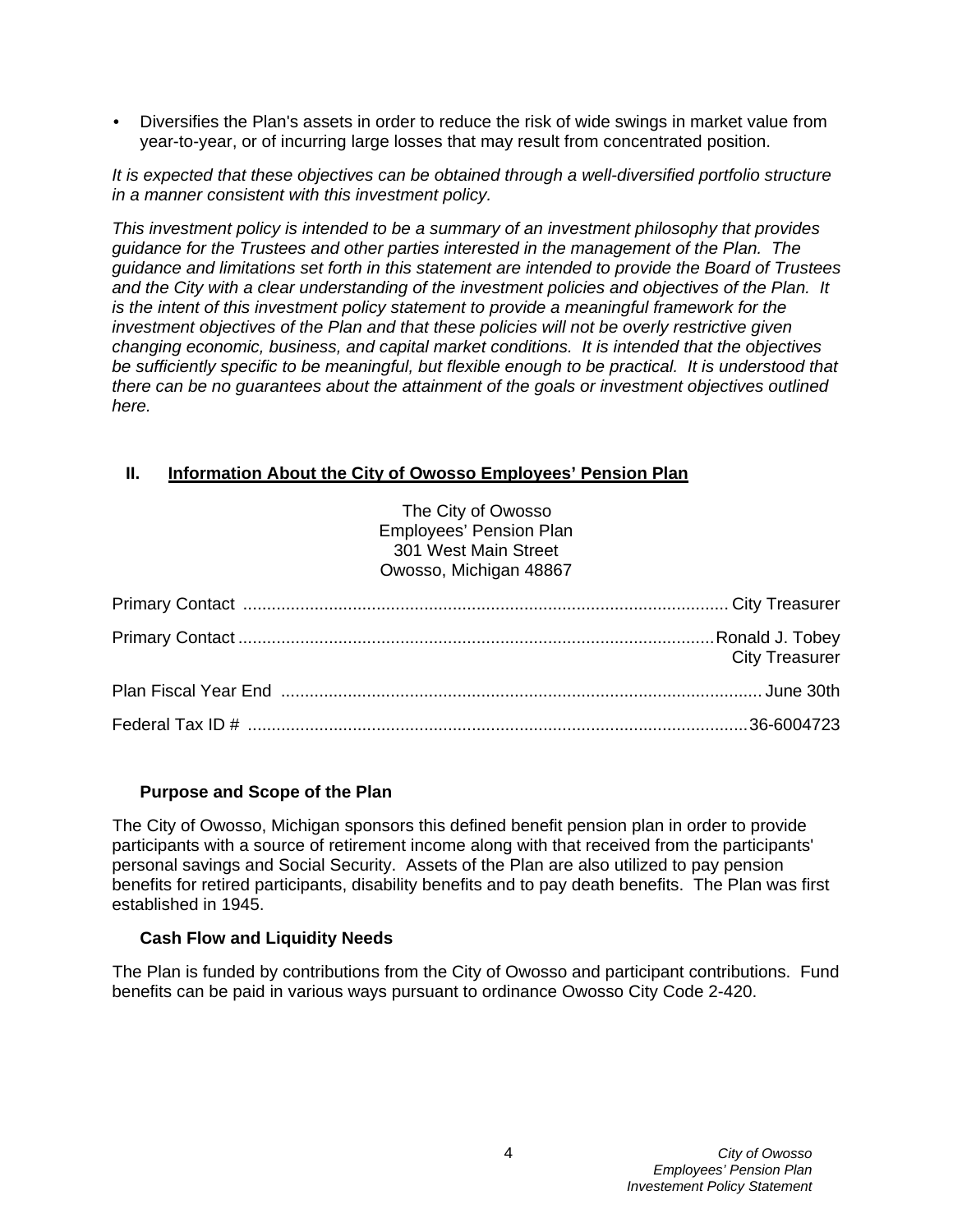## **Regulatory Environment**

The Plan operates in accordance with Michigan Public Act 314 of 1965, titled Public Employee Retirement System Investment Act; and Owosso City Code 2-401 et seq.

In accordance with Internal Revenue Service Regulations, the income and earnings of the Plan are exempt from State and Federal taxes.

## **III. Responsibilities of the Plan Representatives**

## **Board of Trustees**

The Board of Trustees is comprised of 7 members that function in an oversight capacity for establishing an investment policy for this Plan and for approval of policies and guidelines.

It is expected that the objectives and policies described here will be used as the criteria for selecting and evaluating the appropriate investment managers for the management of the Plan's assets.

Specifically, the responsibilities of the Board of Trustees shall include:

- Overseeing a long-term strategic investment plan for the Plan. This includes evaluating the City's risk tolerance and determining a long term asset allocation policy consistent with the long-term investment objectives, financial needs and circumstances of the Plan and of the City;
- Establish, and revise as appropriate, the Investment Policies and Guidelines;
- Establish, and revise as appropriate, the target asset allocation;
- Periodically rebalance the assets of the Plan taking into consideration the target asset allocation;
- Determining an appropriate investment manager structure and the selection or termination of investment managers;
- Utilize qualified, external, multiple, discretionary, and cost-effective investment management by asset class and style;
- Establish appropriate and reasonable performance benchmarks for Investment Managers;
- Periodically (quarterly) evaluate the performance of each Investment Manager relative to their respective benchmark; and
- Periodically (quarterly) evaluate the performance of the Plan as a whole.
- Overseeing cash flows of the Plan;
- The selection or termination of administrators, consultants, and custodian for the Plan;
- Such other duties as may be described in this policy or required by applicable laws and regulations.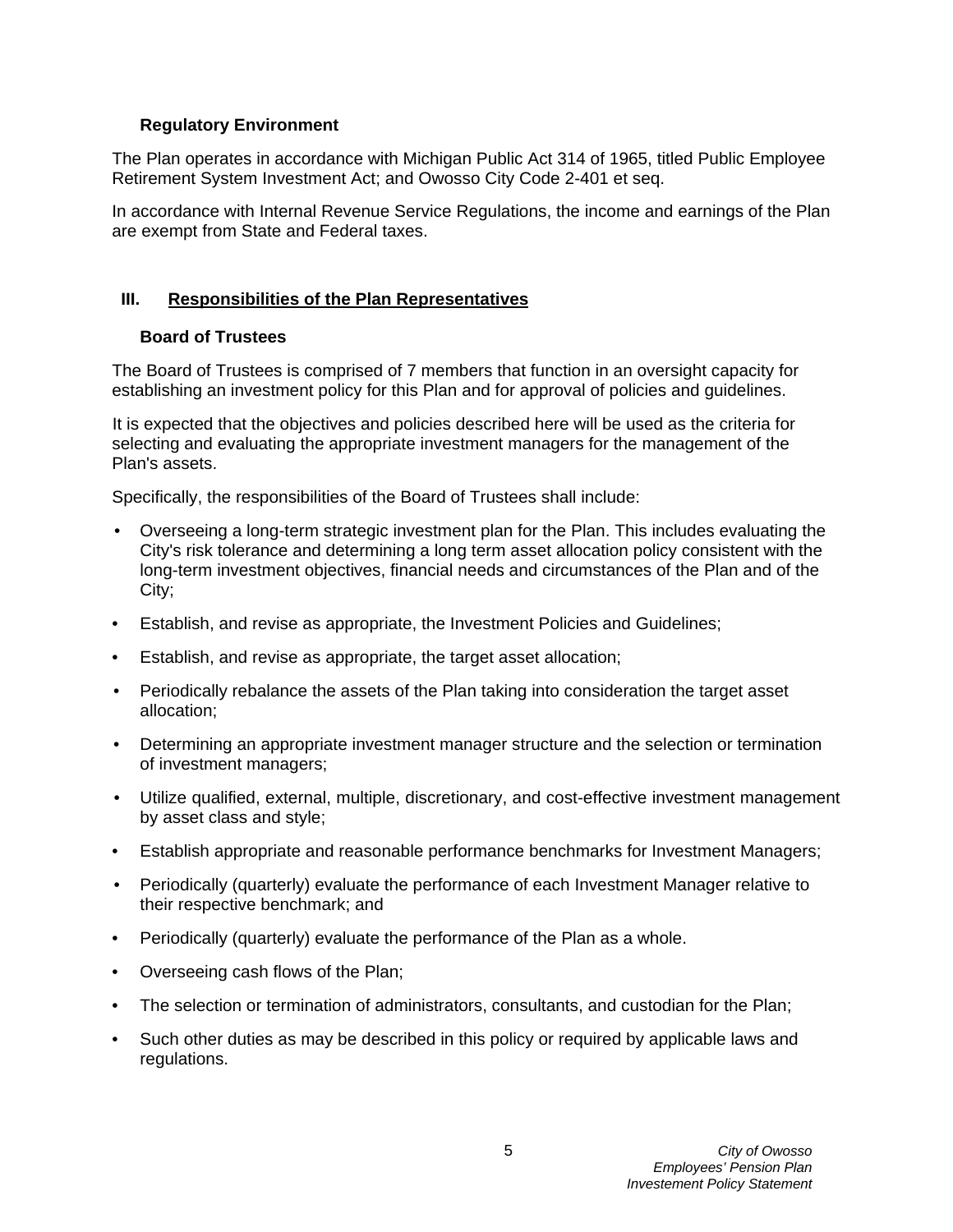## **Fiduciary Responsibilities**

The Board of Trustees acknowledges its fiduciary responsibilities to the Plan participants. Accordingly, the Board of Trustees shall manage the assets of the Plan consistent with all fiduciary rules and regulations, including Michigan Public Act 314 of 1965, to the best of their abilities.

#### **Investment Consultant**

The Investment Consultant retained by the Plan shall have the following responsibilities:

- To assist the Board of Trustees in strategic investment planning for the Plan. This includes providing assistance in developing an investment policy, asset allocation strategy, and investment manager structure;
- To provide to the Board of Trustees quarterly performance measurement reports for each of the investment managers and on the Plan as a whole, and to assist the Board of Trustees in interpreting the results;
- To act as a liaison between investment managers and the Plan, and thereby facilitate the communication of important information in the management of the Plan;
- Such other duties as may be mutually agreed to.

## **IV. Responsibilities of the Investment Managers**

It is the intention of the Board of Trustees to utilize a combined approach of separately managed accounts with various investment management firms and investments in commingled or mutual funds. With respect to any mutual or other commingled funds that have been retained in the Plan the prospectus or Declaration of Trust documents of the fund(s) will govern the investment policies of the fund investments. The following guidelines apply to separately managed accounts, except where specifically noted:

#### **Fiduciary Responsibilities**

- Each Investment Manager shall obtain and maintain bonds and other surety agreements sufficient in the amount to comply with all applicable laws and to protect the interests of the City of Owosso;
- Each investment manager is expected to manage their portfolio in a manner consistent with the investment objectives, guidelines, and constraints outlined in this statement in accordance with Michigan Public Act 314 of 1965, and in accordance with applicable laws.

This would include discharging their responsibilities with respect to the Plan consistent with "Prudent Investor standards, and all other fiduciary responsibility provisions and regulations;

- Each Investment Manager shall at all times be registered as an investment adviser under the Investment Advisers Act of 1940 (where applicable), and shall acknowledge in writing that they are a fiduciary of the Fund with respect to the assets they manage;
- Each Investment Manager shall supply the Contract Administrator a copy of their SEC form ADV Part 2 on an annual basis. If the Investment Manager is exempt from filing an annual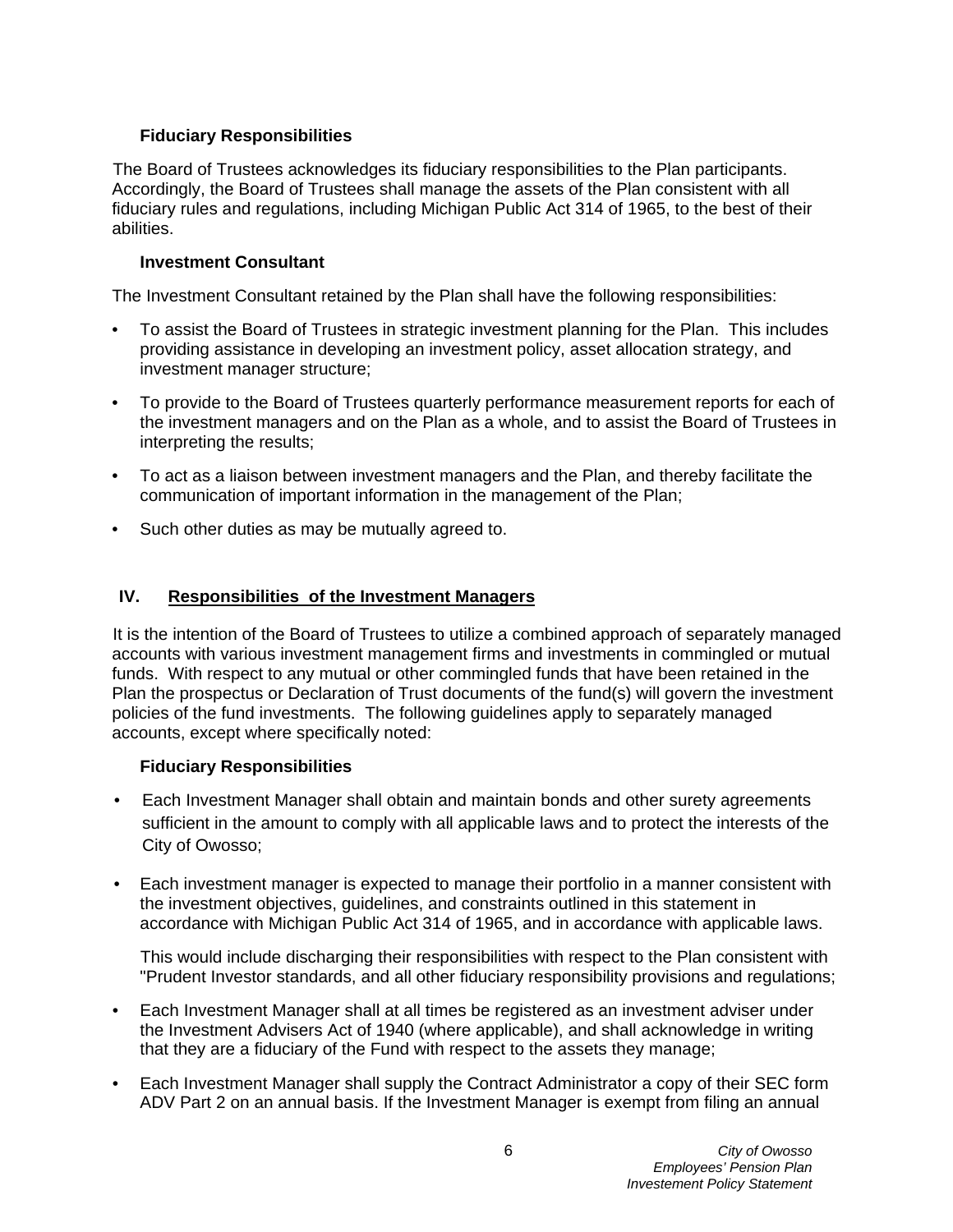ADV, the Investment Manager shall provide information similar to the information contained in Form ADV Part 2 to the Contract Administrator. It is the responsibility of the Contract Administrator to distribute these filings as directed by the Board of Trustees;

- Each Investment Manager shall hold sufficient fidelity bonds, fiduciary liability or other insurance that would protect the interests ofthe Fund in the event of a breach of fiduciary duty and provide proof of such insurance and amounts of coverage to the Board of Trustees on an annual basis;
- The Fund assets will be managed by experienced investment management firms.

## **Security Selection/Asset Allocation**

- Except as noted below, each investment manager shall have the discretion to determine their portfolio's individual security selections;
- The Fund is expected to operate within an overall asset allocation strategy defining the Fund's mix of asset classes. This strategy, described below, sets a long-term percentage target for the amount of the Fund's market value that is to be invested in any one asset class. The allocation strategy also defmes the allowable investment shifts between the asset classes, above and below the target allocations;
- The performance of each investment manager is measured versus a fully invested market index representative of the investment manager's style;
- The asset allocation strategy for each investment manager's portfolio can deviate from the overall Plan's asset allocation, however, the Board of Trustees is responsible for reviewing aggregate asset allocation, and may re-balance to the target allocation on a periodic basis.

## **Proxy Voting**

Each investment manager is responsible and empowered to exercise all rights, including voting rights, as are acquired through the purchase of securities, where practical. Each investment manager shall vote proxies according to their established Proxy Voting Guidelines. A copy of those guidelines, and/or summary of proxy votes shall be provided to the Board of Trustees upon request.

## **V.Risk Tolerance**

Investment theory and historical capital market return data suggests that, over long periods of time, there is a relationship between the level of risk assumed and the level of return that can be expected in an investment program. In general, higher risk *(i.e.* volatility of return) is associated with higher return.

Given this relationship between risk and return, a fundamental step in determining the investment policy for the Plan is the determination of an appropriate risk tolerance. The Board of Trustees examined two important factors that affect their risk tolerance:

**Financial Ability** to accept risk within the investment program; and

**Willingness** to accept return volatility.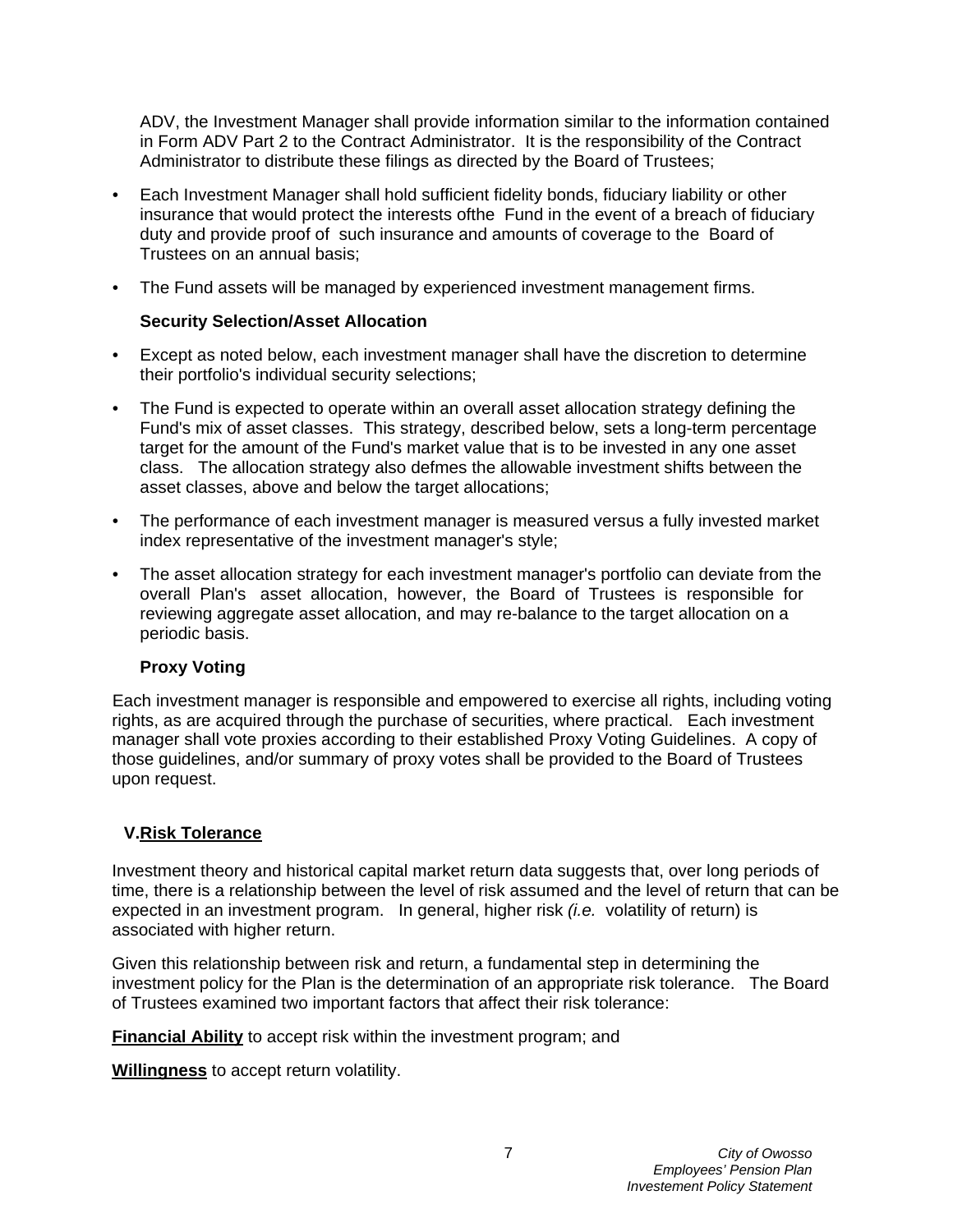Positive factors that contribute to a higher risk tolerance are:

- 1. The long-term time horizon available for investment; thus providing the opportunity to benefit from opportunities for growth that may accrue to a patient investment strategy;
- 2. The Board of Trustees willingness to accept short-term volatility in the market value of the Plan and in the funding ratio for the sake of earning higher long-term returns.

Offsetting these factors is:

- 1. As a defined benefit pension plan, the risk of investment losses is borne by the City and significant investment losses may require substantial contributions to the Plan to maintain required funding levels and such contributions may coincide with potentially poor financial conditions for the City;
- 2. Cyclical economic activity can significantly influence the finances of the City and its financial ability to fund large unexpected contributions.

The members of the Board of Trustees have analyzed the behavior of the Plan's assets within different economic environments. As a result of this analysis, the Board of Trustees is comfortable with a risk level of the Plan as measured by volatility (standard deviation) that is similar to the volatility level of the policy index when measured over three- to five-year rolling time periods and a full market cycle.

## **VI. Asset Allocation Strategy**

In line with the Plan's return objectives and risk parameters, the mix of assets should be generally maintained as follows (percentages are of the market value of the Plan):

| <b>Asset Class/</b><br><b>Investment Style</b>        | <b>Minimum</b> | <b>Target</b><br>Average | <b>Maximum</b> |
|-------------------------------------------------------|----------------|--------------------------|----------------|
| Large / Mid Cap Growth Equity Manager                 | 19.75%         | 24.75% <sup>1</sup>      | 29.75%         |
|                                                       |                |                          |                |
| Large / Mid Cap Value Equity Manager                  | 19.75%         | 24.75% <sup>1</sup>      | 29.75%         |
| Small / Mid Cap Equity Manager                        | 3.5%           | $5.5\%$ <sup>1</sup>     | 7.5%           |
| <b>International Equity</b>                           | 10%            | $15\%$ <sup>1</sup>      | 20%            |
| <b>Total Equity</b>                                   | 40%            | 67%                      | 67.5%          |
| <b>Investment Grade Fixed Income</b>                  | $20\%^{2}$     | $30\%^{2}$               | $40\%^{2}$     |
| Cash and Cash Equivalents                             | 0%             | 3%                       | 30%            |
| <b>Total Fixed Income</b><br>$\overline{\phantom{a}}$ | 25%            | 33%                      | 65%            |

*1 Amended 02/13/2014* 

*2 Amended 10/17/2013*

Deviations from this asset mix guideline may be authorized in writing by the Board of Trustees, which may determine if the aggregate deviation constitutes a material departure from the spirit of the target allocation.

The maximum percentage designated for the "Cash and Cash Equivalents" category is intended to apply after the initial start-up of any one portfolio in the Plan. The Board of Trustees recognizes that this initial start-up period to become fully invested could be as long as three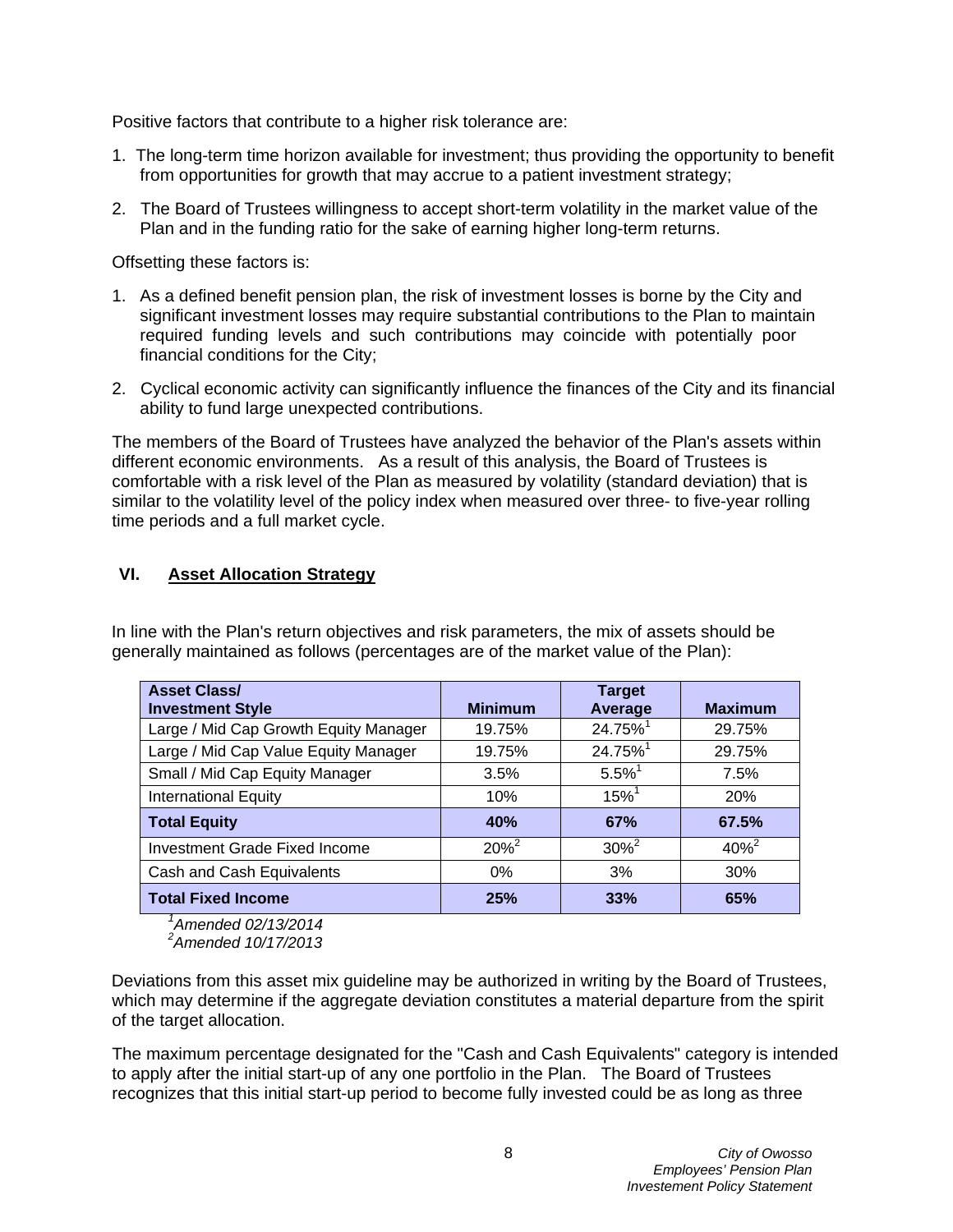months after the initiation of a portfolio.

## **Rebalancing Procedures**

Since capital appreciation (depreciation) and trading activity in each individually managed portfolio can result in a deviation from the overall asset allocation, the aggregate asset allocation will be monitored and the Board of Trustees shall review and may rebalance the asset allocation and manager structure. During interim periods between rebalancing, should an allowable range for an asset class be violated, the Board of Trustees may decide whether to rebalance the existing assets to the target asset mix within three months of the time when the deviation is discovered. In addition, the Board of Trustees shall review the actual asset allocation periodically in order to ensure conformity with the adopted strategic asset allocation.

To achieve the rebalancing of the Plan, the Board of Trustees may instruct the City Treasurer to re-direct contributions and disbursements from individual investment managers as appropriate, in addition to shifting assets from one investment manager to another. The Board of Trustees shall coordinate all rebalancing actions with the Investment Consultant and the Investment Managers.

## **VII. Investment Return Objectives**

In consideration of the Plan's investment goals, demographics, time horizon available for investment and the overall risk tolerance of the Board of Trustees, a long-term investment objective of growth and income has been adopted for the Plan's assets. This is a balanced approach that seeks long-term growth in capital along with significant current income. The primary objective of the Plan's assets are to grow the value of assets over the long-term, to fund all disbursements as they are due, and to earn returns in excess of a passive set of market indexes representative of the Plan's asset allocation.

The Board of Trustees will monitor the performance of the Plan's investments on a quarterly basis. The Board of Trustees will evaluate each investment manager's contribution toward meeting the investment objectives outlined below over a three- to five-year time period and a full market cycle, unless otherwise noted.

#### **Primary Benchmark**

- 1. The real return goal (return after adjusting for inflation) for the Plan is 4%. Inflation shall be measured by the U.S. All Urban Consumers Price Index ("CPI');
- 2. Meet or exceed the current actuarial investment target rate of return (7.25%<sup>3</sup>) as determined by the Plan's actuary;
- 3. Performance of the composite portfolio will be compared to a peer group comprised of other Public Retirement Plans.

## **Secondary Performance Targets**

It is desired that the Plan's investments earn returns higher than the "market," as represented by a benchmark index or mix of indexes reflective of the Plan's return objectives and risk tolerance.

*3 Amended 04/23/2014*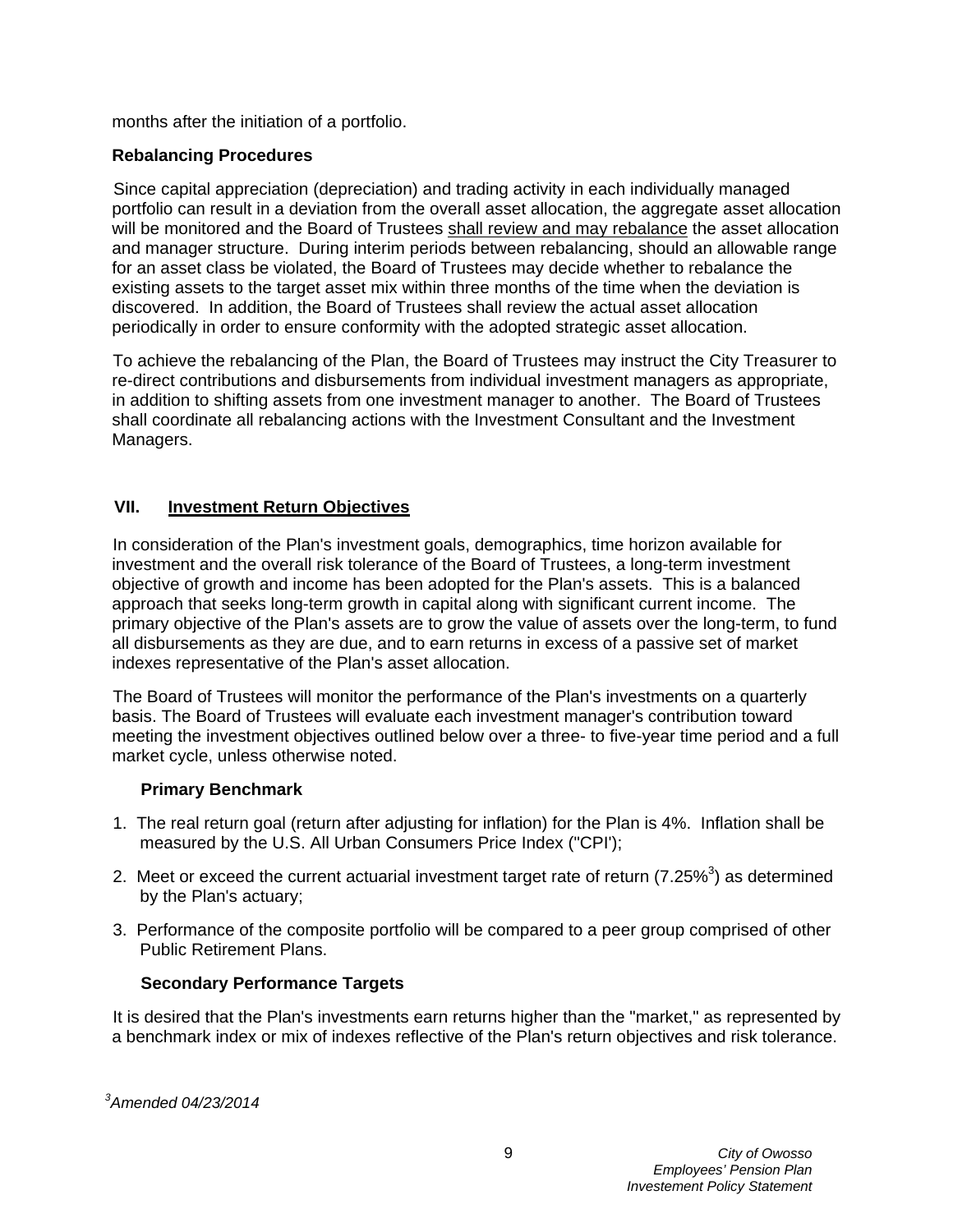This benchmark or *''policy index"* is to be constructed as follows:

- *49.5% Russell1000*
- *5.5% Russell2000*
- *12.0% MSCI EAFE*
- *30.0% Merrill Lynch Domestic Master 1-10yr.*

The Plan's investments are expected to exceed the average annual return of this benchmark on a risk-adjusted basis\* over a three- to five-year rolling time period and a full market cycle.

*\*Typically based on a Sharpe ratio comparison, however, other risk-adjusted measures may be used.*

#### **VIII. Investment Strategy**

## **Selection Criteria for Investment Managers**

Investment managers retained by the Board of Trustees shall be chosen using the following criteria:

- Past performance, considered relative to other investments having similar investment objectives. Consideration shall be given to both consistency of performance and the level of risk taken to achieve results;
- The investment style and discipline of the investment manager;
- How well the manager's investment style or approach complements other assets in the Plan;
- Level of experience, personnel turnover, financial resources, and staffing levels of the investment management firm;
- Reasonable fees, relative to investment style and expected risk and return;
- Ability and willingness to service this account on a customized basis, as described in this investment policy or otherwise agreed to;
- Type and appropriateness of reporting and investor communication materials;
- An assessment of the likelihood of future investment success, relative to other opportunities.

The Plan may utilize a multi-manager structure of complementary investment styles and asset classes to invest the Plan's assets. Any changes to the investment manager structure shall be attached to this investment policy.

The Board of Trustees may retain additional investment managers to invest the assets of the Plan. Additional managers may be expected to diversify the Plan by investment style, asset class, and management structure that may enhance the probability of the Plan achieving its long-term investment objectives.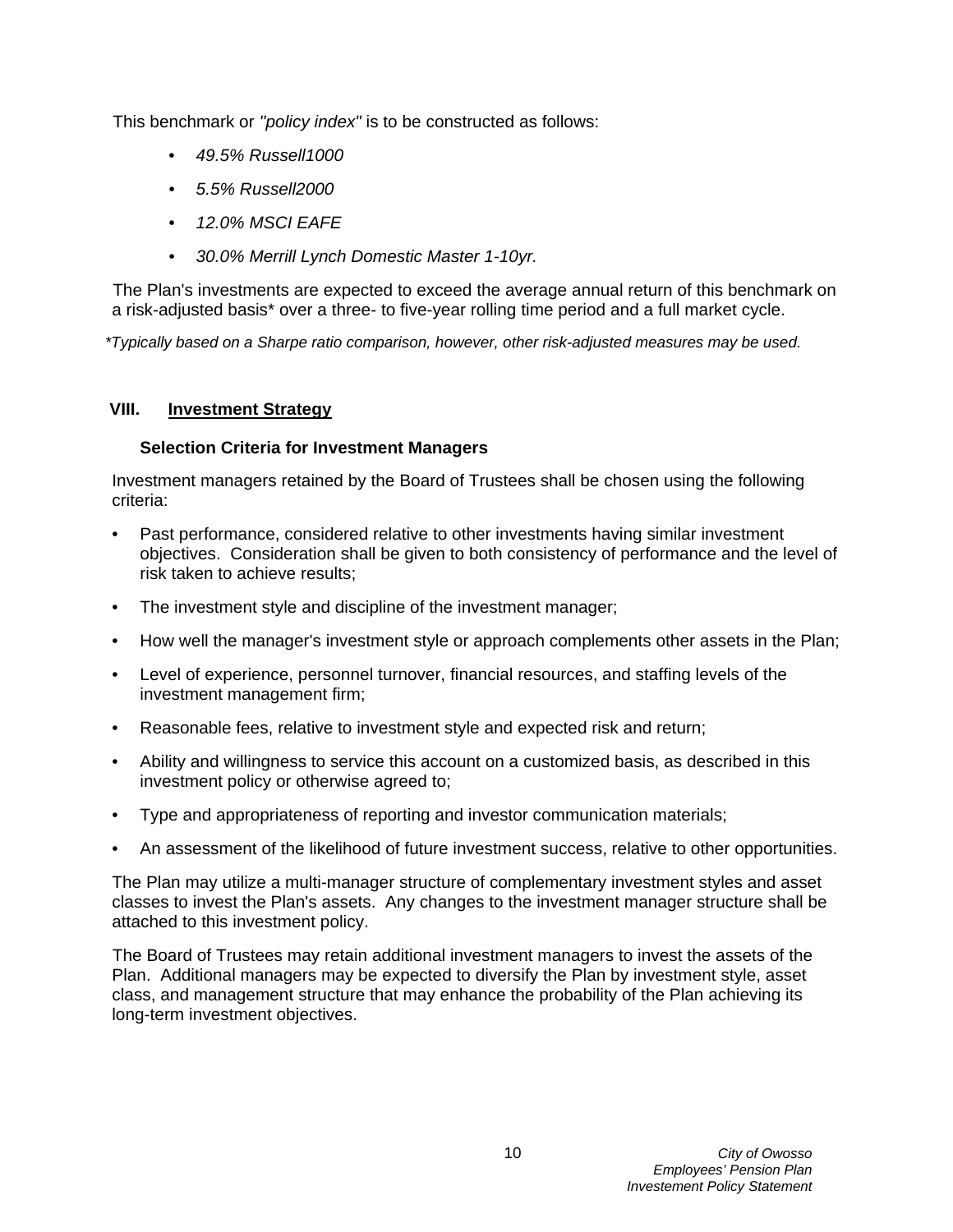## **IX. Investment Guidelines**

Investment activity must be consistent within the requirements of this policy, the Investment Manager's agreement with the Fund and applicable laws, including Michigan Public Act 314 of 1965.

*For Commingled Investments<sup>\*</sup>:* The investment guidelines for any commingled or mutual funds and limited partnerships are detailed in the prospectus or Declaration of Trust for the individual funds. Where there are differences between the investment guidelines of the fund and this investment policy, the Declaration of Trust (or prospectus) shall govern.

*\*Commingled funds are pooled investment vehicles where investors own shares of the fund, but do not own the underlying investments of the fund. Commingled funds such as mutual funds, limited partnerships or trust funds are sold to investors by prospectus or trust document only. These documents are the controlling investment guidelines of the fund and the investment advisor(s) to the fund have a fiduciary and legal obligation to abide by the provisions of the prospectus (or trust document), but do not have a fiduciary obligation to the Plan. Therefore, should the Plan invest in a pooled investment vehicle, these investment guidelines are not controlling over the fund investment and there is the possibility that fund investments may engage in transactions that are otherwise prohibited by this investment policy. For example, investing in other asset classes that would not otherwise be permitted for an investment manager, utilizing futures and options strategies or cash holdings at higher levels than what is permitted in this policy.*

**For Separately Managed Accounts:** Investment activity must be consistent within the requirements of this policy, the Plan's management agreement with the investment manager, and applicable laws. Where there are differences between the investment guidelines included in the investment manager's investment management agreement and this investment policy, the investment guidelines included in the investment management agreement shall govern.

## **A. Asset Allocation**

Each investment manager has been delegated responsibility for establishing and maintaining the asset allocation strategy for their individual portfolio.

Unless otherwise noted below, under normal market conditions, each investment manager is expected to be invested consistent with their investment style as described in Section XIV and any relevant investment management agreement with the selected investment advisor(s). During the initial three months of the relationship after being retained by the Plan, the investment manager may hold cash and cash equivalents in larger proportions in order to invest their portfolio on an orderly basis. Thereafter, the manager is expected to follow asset allocation guidelines with respect to cash and cash equivalents outlined in Section XIV of this policy statement.

#### **B. Permitted Securities**

## **Domestic Securities**

The securities purchased shall be registered with the Securities and Exchange Commission, and traded on a recognized U.S. stock exchange or over-the-counter-market and be liquid securities.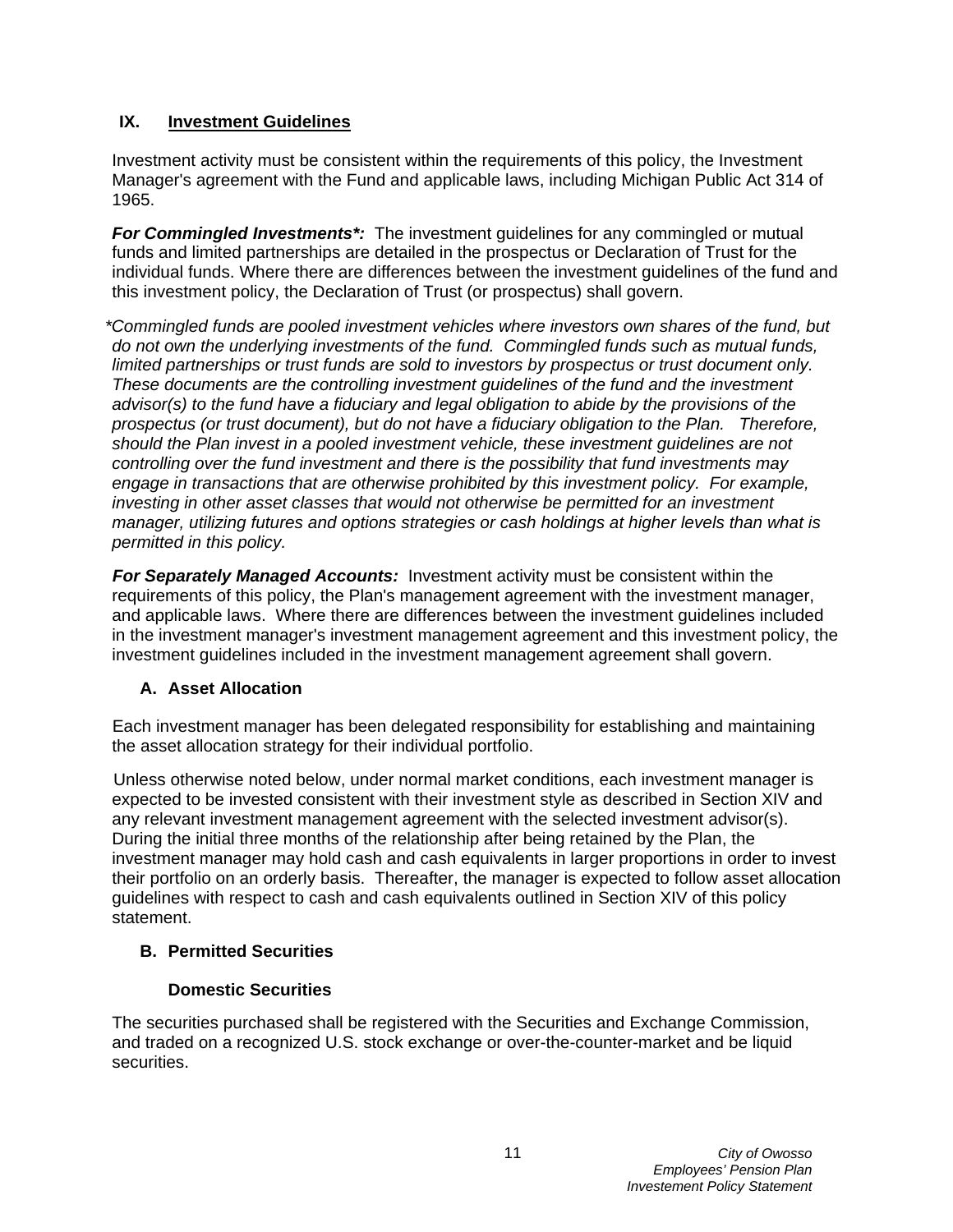*Equity securities include:* common stocks, real estate securities (defined below) and securities convertible into common stock of U.S.-based companies which includes:

**Convertible securities include:** securities that are convertible into the common stock of U.S. or non-U.S. based companies. This would include convertible bonds, convertible preferred stock, and mandatory convertible securities (e.g. PERCs<sup>4</sup>, CHIPs<sup>5</sup>, ELKs<sup>6</sup>). All convertible securities purchased must be U.S. dollar denominated securities. Individual convertible securities should be rated "BBB" (or its equivalent) or higher at the time of purchase by a nationally recognized statistical rating agency. For the purposes of asset allocation, convertible securities shall be considered equities.

*4 Preference Equity Redemption Cumulative Stock. A limited term, limited participation, convertible preferred stock with an enhanced dividend.*

*5 Common-linked Higher Income Participation Security- Modeled on PERCs, but unlike PERC, which is issued by the corporation which issued the underlying, CHIPS are issued by a third party, frequently a financial intermediary.*

*6 Equity-Linked Security- Similar to CHIPs.*

**Real Estate Securities Include:** Equity REITs mortgage REITs, CMO or mortgage-related securities REITs, Health Care REITs, and equities of real estate operating companies. Equity REITs are those securities that meet the National Association of Real Estate Investment Trusts' (NAREIT) asset mix definition of an equity REIT (currently, equity REITs are those where 75% of assets are equity financed properties). REITs may be perpetual life REITs or finite life REITs.

**Fixed Income Securities Include:** Domestic fixed and variable rate bonds and notes issued by the U.S. Government and its Agencies, U.S. corporations, Yankee bonds and notes (bonds or notes issued by non-U.S. based corporations and governments but traded in the U.S.), securitized mortgages *(e.g.* GNMA's, FNMA's, FHLMC's), collateralized mortgage obligations, asset-backed securities, taxable municipal bonds, and preferred stock.

#### **International Securities**

*Allowable international securities are limited to:* sponsored and unsponsored American Depositary Receipts (ADR's) or American Depositary Shares (ADS's) or other depositary securities of non-U.S. based companies traded in the U.S., closed-end country funds, exchange-traded funds and securities convertible or exchangeable into common stocks of non-U.S. companies.

#### **C. Diversification Requirements**

To minimize the risk of large losses, each investment manager shall maintain adequate diversification in their portfolio. Subject to the constraints outlined in this investment policy, and the Investment Manager's agreement with the Fund, each investment manager shall have the discretion to determine their portfolio's individual security selections.

Transactions or unanticipated market actions that cause a deviation from these policy guidelines shall be brought to the attention of the Board of Trustees by the Investment Manager prior to executing transactions, when practical. Such deviations may be authorized in writing by the Board of Trustees, which can determine if the deviation constitutes a material departure from the spirit of this policy.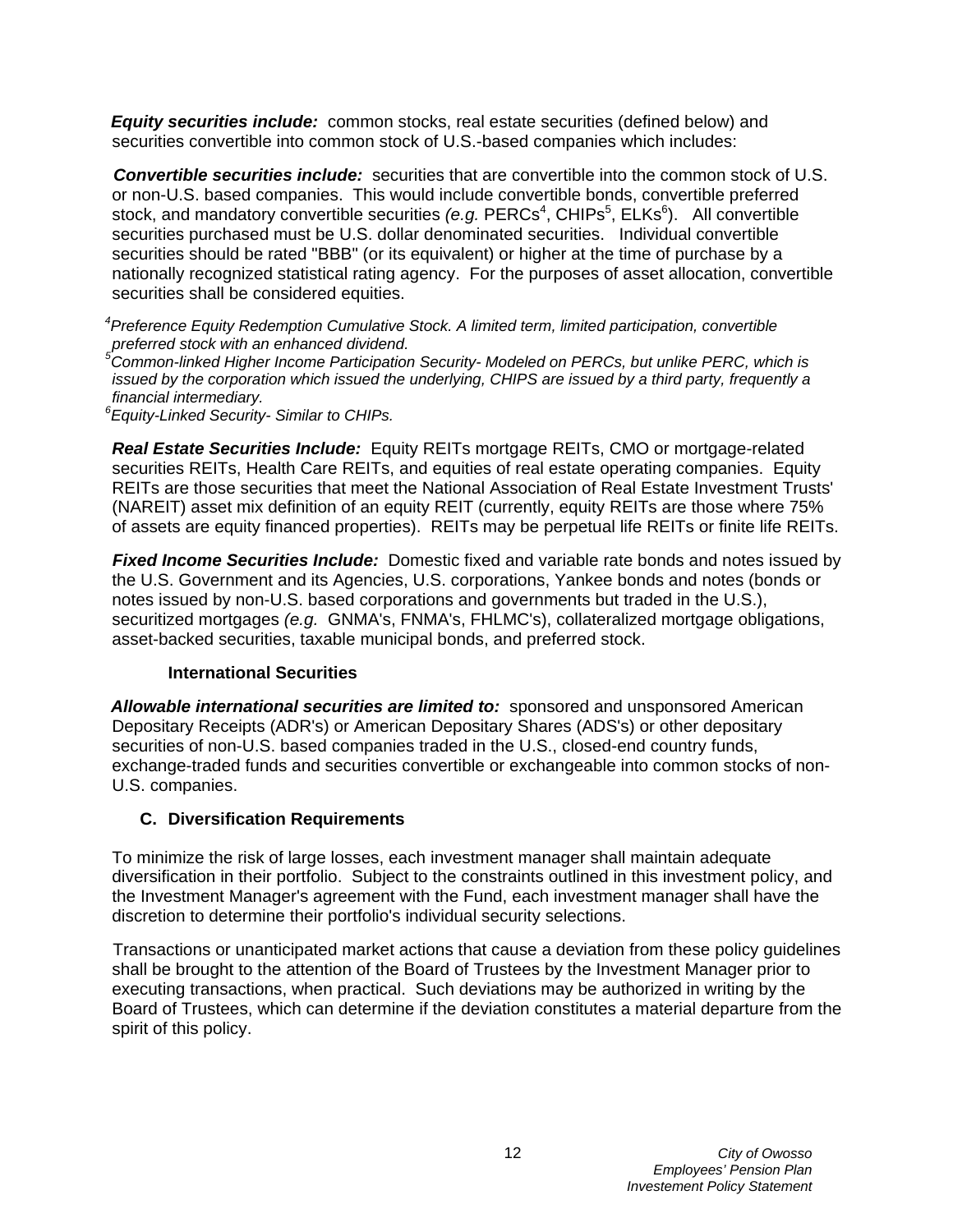## **Domestic Large/Mid Capitalization Equity Portfolio(s)**

- Investments in any individual equity security should not exceed 5% of the market value of the investment manager's portfolio;
- Holdings of any single issue in each investment manager's portfolio shall not exceed more than 5% of the market value of the total outstanding common stock of any one company;
- The maximum allocation to any single sector in a portfolio shall not exceed the greater of 20% of the market value of the investment manager's portfolio or 150% of the economic sector weighting in the investment managers primary equity policy index. Economic sector definition shall be according to the investment managers own classification, which shall be provided to the Board of Trustees upon request;
- Equities are limited to large and medium capitalization stocks. The minimum market capitalization at the time of purchase should be greater than \$1 billion;
- From time-to-time, the investment manager may invest in U.S. dollar denominated equities of non-US companies that otherwise conform to the provisions of this investment policy.

## **Small/Medium Capitalization Equity Portfolio(s)**

- Investments in any one individual security should not exceed approximately 5% of the market value of the investment manager's portfolio;
- Equities are limited to small and medium capitalization stocks. The market capitalization of any one equity security shall be between \$100 million and \$10 billion at the time of purchase;
- Holdings of any single issue in this investment manager's portfolio shall not exceed more than 5% of the market value of the total outstanding common stock of any one company\*;
- There is no constraint on the economic sector allocations of the portfolio. It is understood the investment manager may concentrate portfolio holdings in a limited number of economic sectors from time-to-time;
- From time-to-time, the investment manager may invest in U.S. dollar denominated equities of non-US companies that otherwise conform to the provisions of this investment policy.

*\*It is recognized, however, that an investment manager's holdings of a single issue in all portfolios firm wide may exceed this limit. This constraint applies only to the Plan's holdings.*

#### **International Equity Portfolio**

Subject to the usual standards of fiduciary prudence the investment manager shall have the discretion to determine their portfolio's country allocations. However, the country allocations and portfolio structure should conform to these guidelines:

- Investments in any one security shall not exceed 10%<sup>7</sup> of the market value of the investment manager's portfolio;
- Currency hedging is not permitted (it is recognized, however, that mutual or other commingled funds may engage in hedging activity);

*7 Amended 04/17/2008*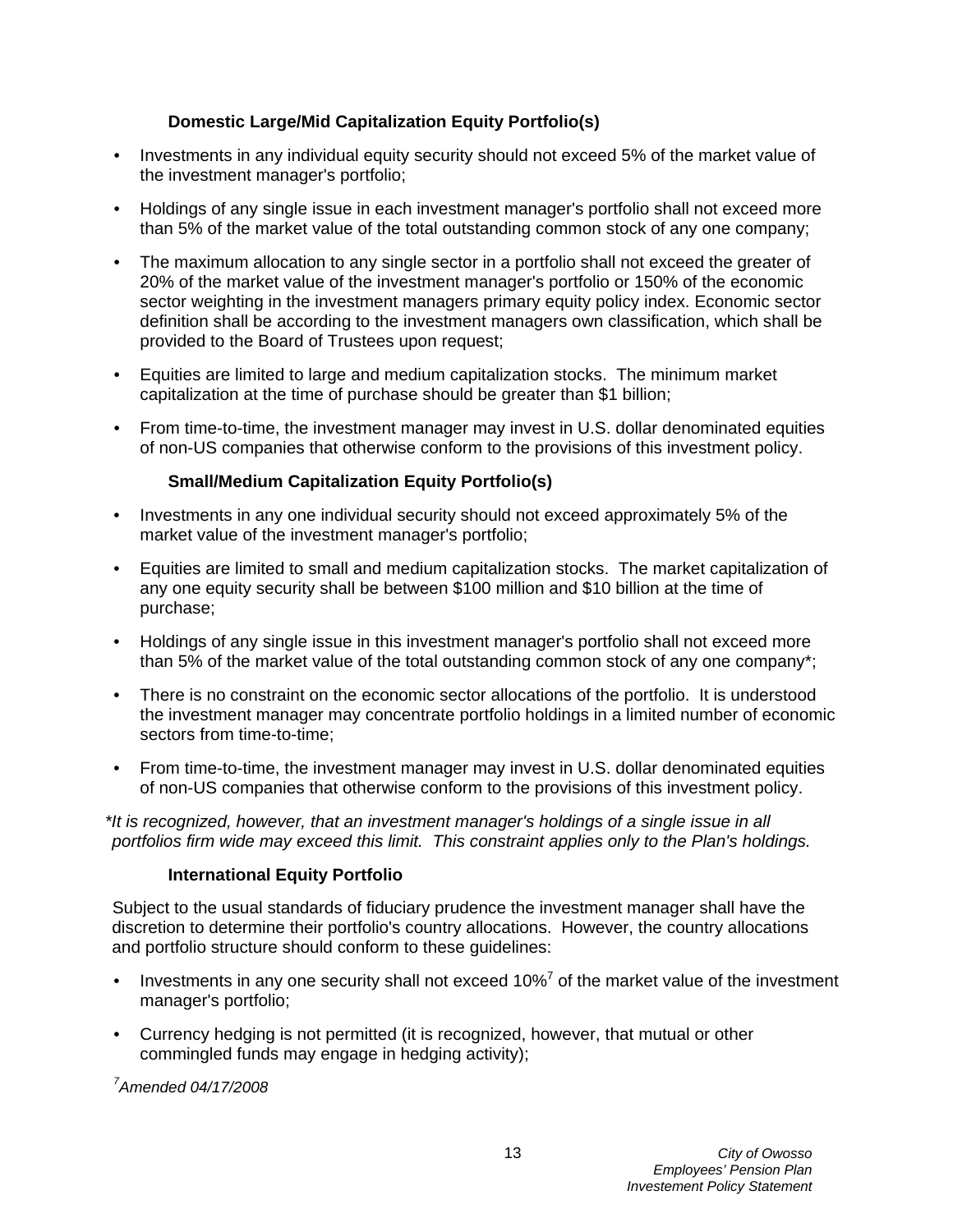- No fewer than three countries represented in the portfolio;
- No more than 20% of the market value of the portfolio may be invested in countries not represented in the MSCI EAFE Index plus Canada;
- Non-U.S. dollar denominated equity securities are not permitted:
- No investments in securities of US based companies or convertible into the securities of US based companies.

## **Fixed Income Portfolio(s)**

- Fixed income securities (except for those listed below) shall be rated "BAA"\* (or its equivalent) or higher at the time of purchase by a nationally recognized statistical rating agency. The minimum dollar-weighted average credit quality rating of the fixed income portfolio is "AA". Asset backed securities, mortgage backed securities, and CMOs shall be rated "AAA" (or its equivalent) at the time of purchase by a nationally recognized statistical rating agency;
- Should a security be down-graded below "BAA-" (or its equivalent), the investment manager will advise the Board of Trustees (or an authorized representative) and the Investment Consultant in writing of this change and be able to provide the Board of Trustees (or an authorized representative) with a recommended course of action;
- Fixed income securities of a single issuer or issue, with the exception of U.S. Government and Agency securities, are limited to no more than 5% of the market value of the portfolio;
- The maximum maturity of any single security should not exceed 31 years. The dollar weighted duration of the fixed income portfolio should be within  $\pm 10\%$  of the dollar weighted duration of the performance benchmark;
- No more than 30% of the market value of the investment manager's portfolio may be invested in a single sector of the corporate fixed income market. Sector definitions shall be according to the investment manager's own classifications, which should be provided to the Board of Trustees upon request;
- The investment manager(s) shall not use derivative securities to increase the portfolio risk.

*\*All rating categories, including qualifiers* "+" *and "-" for S&P and "1", "2" and "3" for Moody's. In the event of a "split rated" security, that is a security with non-equivalent rating classifications from different rating agencies, the lower of the credit quality ratings shall apply.*

#### **Cash and Equivalents**

It is generally expected that the investment manager will remain fully invested in equities or fixed income securities; however, it is recognized that cash reserves may be utilized from time to time to provide liquidity or to implement some types of investment strategies. Cash reserves shall be held in the custodian's money market fund, short-term maturity Treasury securities, or high quality money market instruments.

*\*The Board of Trustees, prior to purchase, must approve investments in money market funds other than the custodian's money market fund. For investments in mutual or commingled funds, the prospectus or Foundation documents of the fund(s) will govern the investment policies of the fund investments.*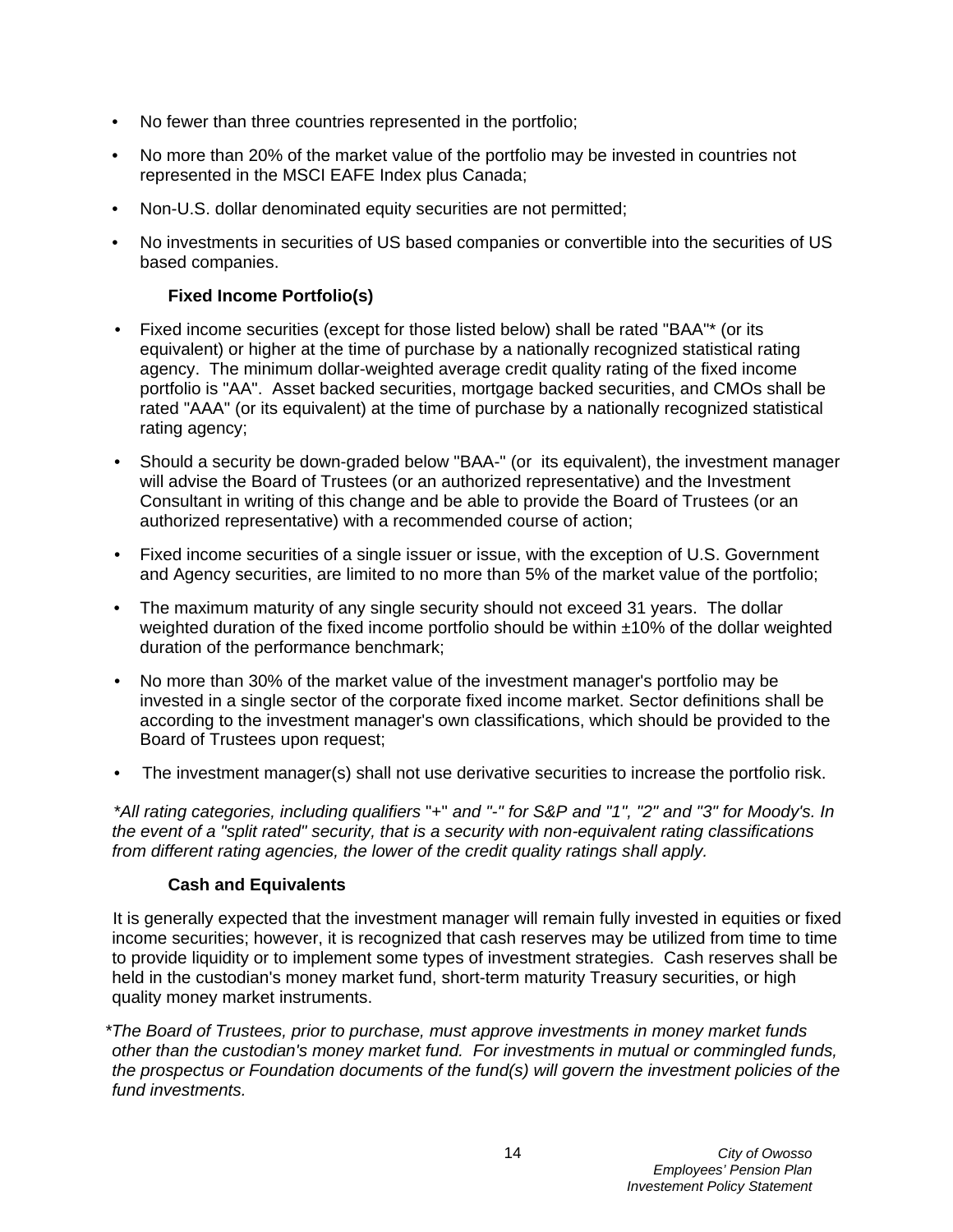## **D. Exclusions**

The Plan's assets in separately managed accounts may not be used for the following purposes:

- Short Sales:
- Purchases of letter stock, payments; private placements (including "144A" securities), or direct payments;
- Leveraged transactions;
- Commodities transactions;
- Puts, calls, straddles, or other option strategies;
- Purchases of real estate, oil and gas properties, or other natural resources related properties with the exception of Real Estate Investment Trusts or marketable real estate securities;
- Investments in non-US dollar denominated securities;
- Investments in tax-exempt securities or funds;
- Investments in limited partnerships except for publicly traded Master Limited Partnerships;
- Investments in futures, use of margin, or investments in any derivatives not explicitly permitted in this policy statement;
- Investments by the investment managers in their own securities, their affiliates, or subsidiaries (excluding money market or other commingled funds as authorized by the Board of Trustees).

The investment manager acknowledges the general guidelines presented in this investment policy and will seek to manage the portfolio in accordance with these guidelines. The investment manager will monitor the portfolio and will use its best efforts to correct any deviations from these guidelines as soon as reasonably practicable.

*Transactions or unanticipated market actions that cause a deviation from these policy guidelines shall be brought to the attention of the Board of Trustees by the investment manager prior to executing transactions, when practical. Such deviations may be authorized in writing by the Board of Trustees, who can determine if the deviation constitutes a material departure from the spirit of this policy.*

The Board of Trustees, unless approved in writing, prohibits any other security transaction not specifically authorized in this policy statement. Requests by investment managers to execute transactions that are not currently authorized in this policy should be made prior to executing such transactions.

## **X. Investment Transactions**

For separately managed accounts only: Trading for the Plan is directed by and is the responsibility of each investment manager to whom the Board of Trustees has granted the discretionary authority to determine (subject to the investment objectives and policies outlined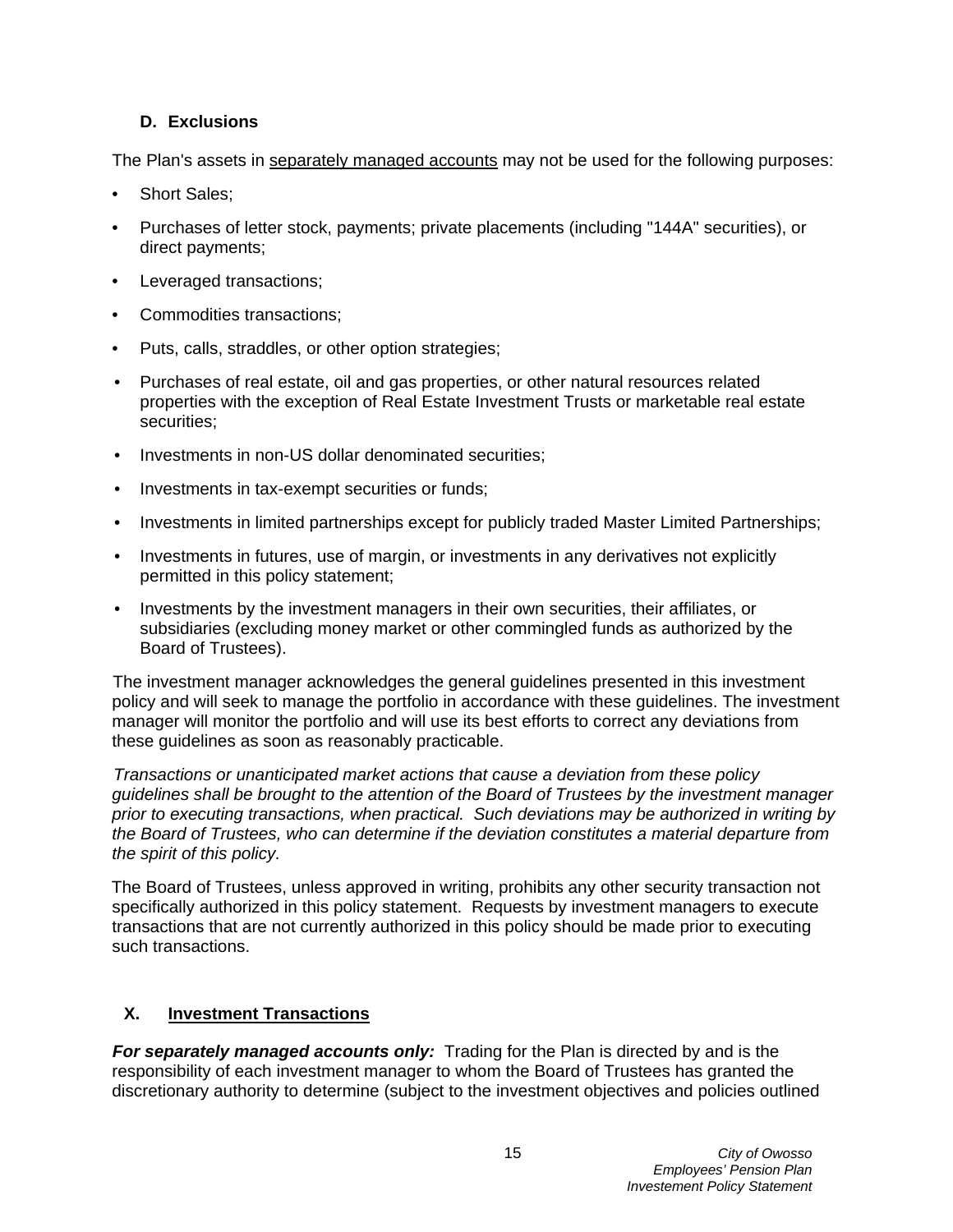herein) the securities to be bought or sold on behalf of the Plan, the amount of such securities, and the brokers or dealers to be used in such transactions. The investment manager is generally obligated, absent the Board of Trustees' direction to the contrary, to effect transactions with or through those brokers or dealers that in the investment manager's view are capable of providing best price and execution of client orders.

All mutual fund shares purchased are to be purchased at net asset value and are not subject to the imposition of any sales charges.

## **XI. Meetings and Communications**

#### *For separately managed accounts only:*

- As a matter of course, each investment manager shall keep the Board of Trustees or the Investment Consultant apprised of any material changes in the investment manager's outlook, investment policy, and tactics;
- Each Investment manager shall reconcile with the custodian on a monthly basis, and provide monthly statements of assets and transactions to the client;
- A representative of each investment manager shall be available on a reasonable basis for telephone communication or a meeting with the Board of Trustees and the Investment Consultant, at a mutually convenient time and place, to review and explain their portfolio's investment results;
- Any material event that affects the ownership or capital structure of the investment management firm, changes in senior investment personnel or any other material event that affects the management of this account must be reported promptly to the Board of Trustees and the Investment Consultant. This requirement does not include routine employee stock ownership transactions or partnership announcements;
- The Investment Consultant will provide written performance reports for each separately managed account and the composite of these accounts;
- The custodian shall provide monthly statements of assets and transactions.

#### **XII. Performance Evaluation**

As noted above, the Board of Trustees, with the assistance of their Investment Consultant will monitor the performance of the investment managers and of the Plan on a quarterly basis.

The Board of Trustees will evaluate each investment manager's success in achieving the investment objectives outlined in this document over the short term as well as over a longer term time horizon. The Board of Trustees realizes that most investments go through cycles. Therefore, there will be periods of time in which the investment objectives are not met or when some investment managers fail to meet their expected performance targets.

The Plan's (and investment manager's) performance should be reported in terms of rate of return and changes in dollar value. The returns should be compared to appropriate market indexes for the most recent quarter and for annual and cumulative prior time periods.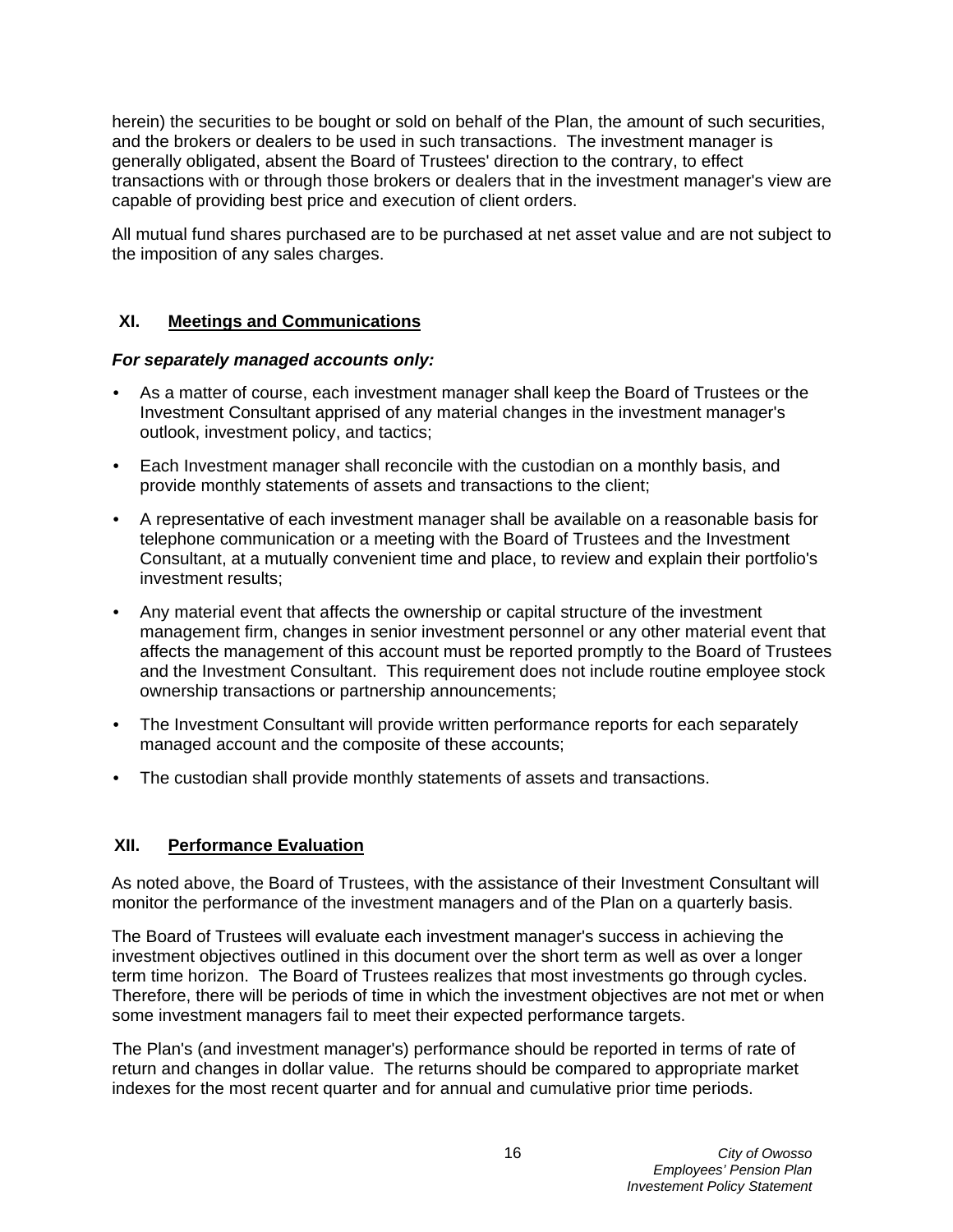The Plan's asset allocation in separately managed accounts and the allocation to any commingled funds shall be reported on a quarterly basis(for the purposes of calculating the asset allocation of the Fund as a whole, the asset allocation of each commingled fund shall be assumed to be fully invested in the policy index to which it is compared).

Risk as measured by volatility, or standard deviation of quarterly returns, shall be evaluated after twelve quarters of performance history have accumulated. An attribution analysis\* shall also be performed for the separately managed accounts, to evaluate how much of each portfolio's investment results are due to the investment managers' investment decisions, as compared to the effect of the financial markets. It is expected that this analysis will use the "style index" as the performance benchmark for evaluating both the returns achieved and the level of risk taken.

The investment managers' performance will also be evaluated in similar fashion according to the performance standards summarized in the attached "Performance Standards".

*\*Performance attribution measures include, but are not limited to, the "stock selection score" and "asset allocation score". These attributions measure the value added (or subtracted) versus the manager's policy index that is attributable to individual security selections and weightings that are different from the policy index standard. The asset allocation score measures the value added (or subtracted) by not continually rebalancing the asset allocation of the manager's portfolio back to the implied asset allocation of the manager's policy index.*

#### **XIII. Guidelines for Corrective Action\***

The Board of Trustees recognizes the importance of a long-term focus when evaluating the performance of investment managers. The Board of Trustees understands the potential for short-term periods when the performance of individual managers may deviate from the performance of representative market indexes. The Board of Trustees, however, may consider an extra level of scrutiny, which may include termination, of an investment manager based on the following conditions:

- Any material event that affects the ownership or capital structure of the investment management firm, or the management of this account (such as described in Section XI). Failure on the part of the investment manager to notify the Board of Trustees and the Investment Consultant may be grounds for termination;
- Any material client servicing deficiencies, including a failure to communicate in a timely fashion significant changes as outlined in Section XI of this investment policy;
- Violation of terms of contract without prior written approval of the Board of Trustees constitutes grounds for termination;
- Diversification strategy as part of their overall asset allocation strategy, the Board of Trustees may utilize a multi-manager structure of complementary investment styles and asset classes to invest the Plan's assets. Therefore, it is very important that investment, managers remain consistent with the intended investment style at the time the manager was engaged. Any changes or modifications to an investment manager's initial investment style must have prior approval from the Board of Trustees;
- The Board of Trustees will not, as a rule, terminate an investment manager on the basis of short-term performance. If the organization is sound and the firm is adhering to its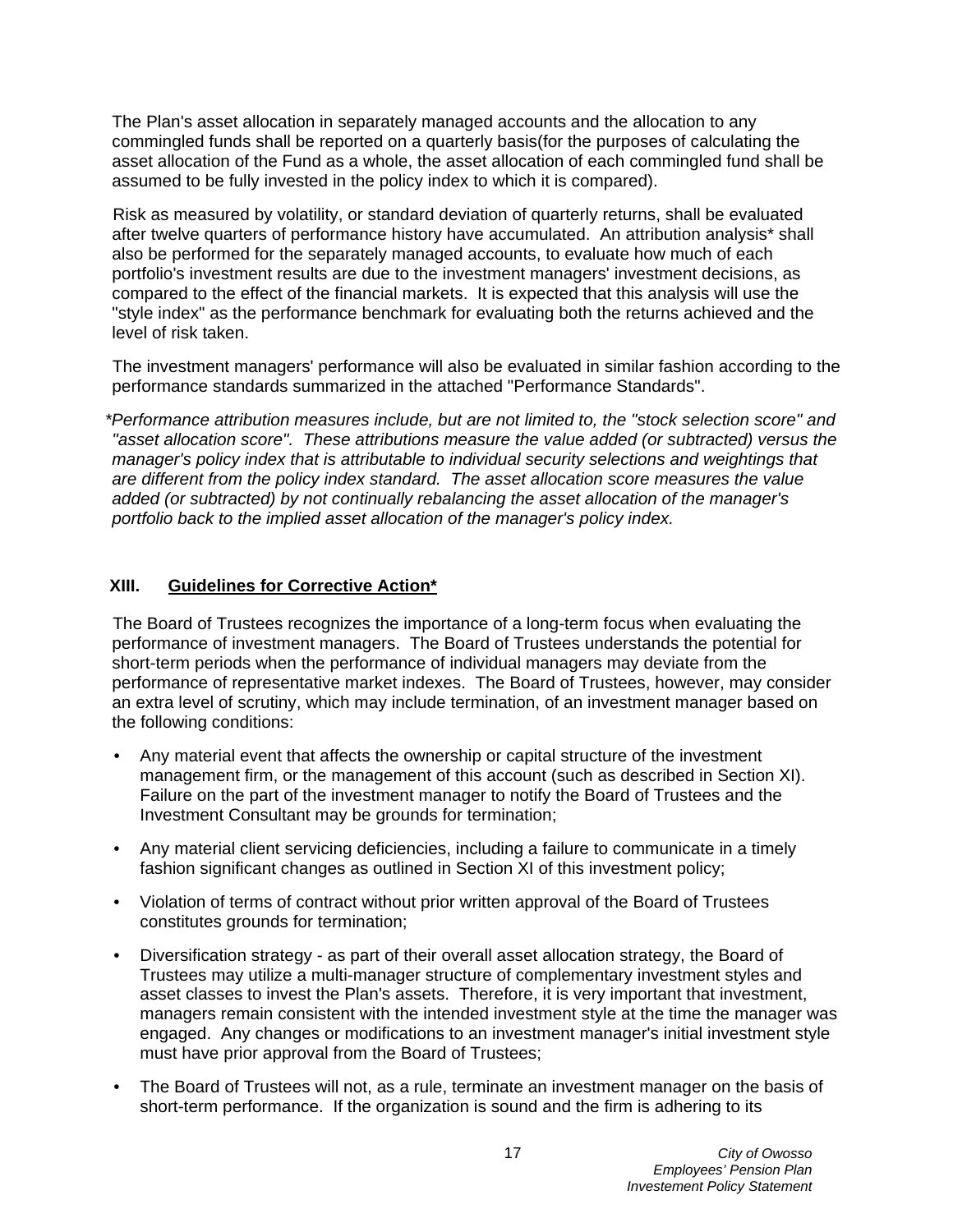investment style and approach, the Board of Trustees will allow a sufficient interval of time over which to evaluate performance. The Board of Trustees expects the Investment Consultant will provide guidance to determine an appropriate length of time. The investment manager's performance will be viewed in light of the firm's particular investment style and approach, keeping in mind at all times the Plan's diversification strategy as well as the overall quality of the relationship;

• The investment manager may be replaced at any time as part of an overall restructuring of the Plan. The Board of Trustees reserves the right to terminate an investment manager for any other reason in accordance with any applicable investment management agreements.

*\*The Board of Trustees recognizes that communication requirements outlined here may not be practical or feasible for commingled or mutual funds in which the Plan may invest.*